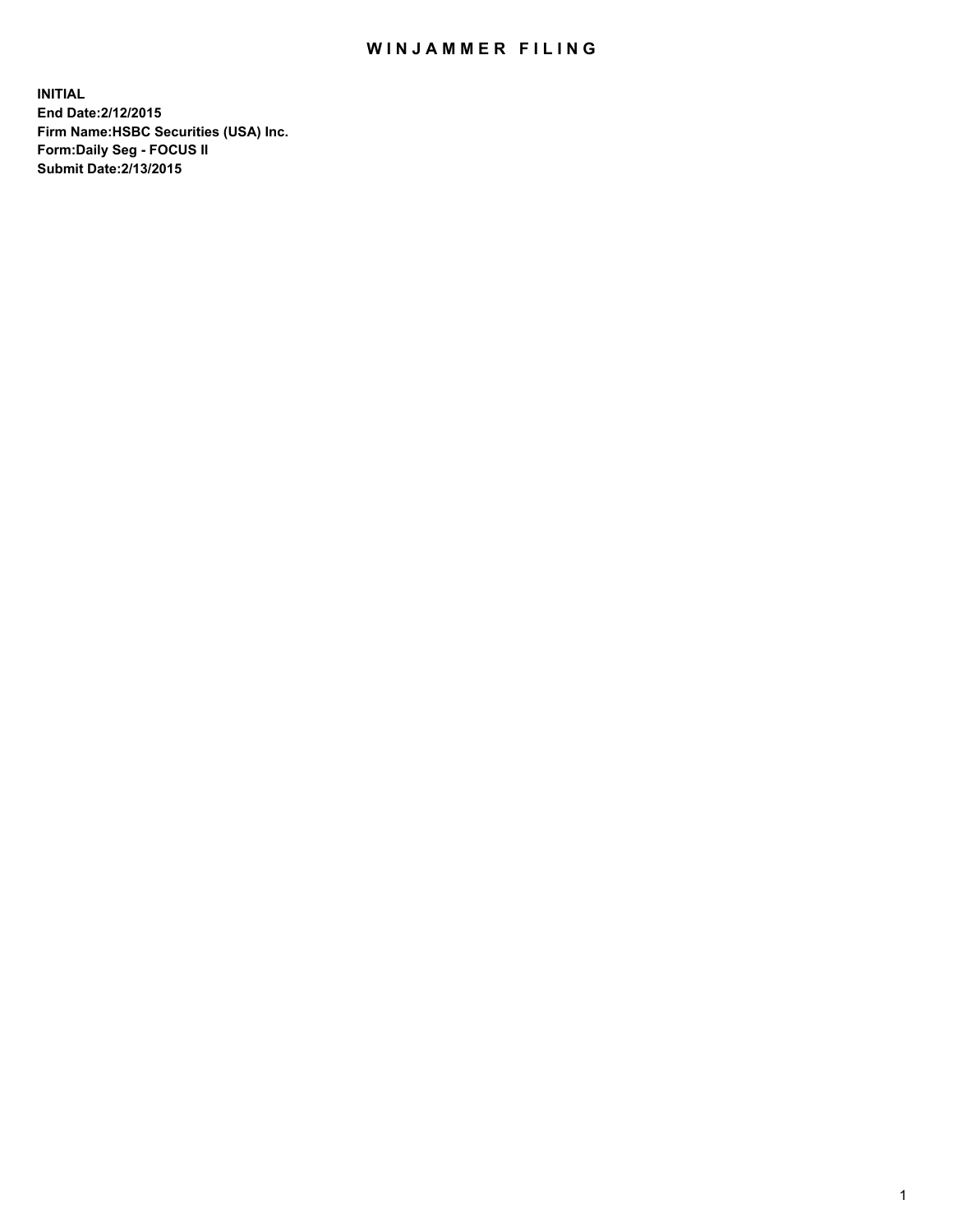## **INITIAL End Date:2/12/2015 Firm Name:HSBC Securities (USA) Inc. Form:Daily Seg - FOCUS II Submit Date:2/13/2015 Daily Segregation - Cover Page**

| Name of Company<br><b>Contact Name</b><br><b>Contact Phone Number</b><br><b>Contact Email Address</b>                                                                                                                                                                                                                         | <b>HSBC Securities (USA) Inc.</b><br>Steven richardson<br>212-525-6445<br>steven.richardson@us.hsbc.com |
|-------------------------------------------------------------------------------------------------------------------------------------------------------------------------------------------------------------------------------------------------------------------------------------------------------------------------------|---------------------------------------------------------------------------------------------------------|
| FCM's Customer Segregated Funds Residual Interest Target (choose one):<br>a. Minimum dollar amount: ; or<br>b. Minimum percentage of customer segregated funds required:% ; or<br>c. Dollar amount range between: and; or<br>d. Percentage range of customer segregated funds required between: % and %.                      | 50,000,000<br>0 <sub>0</sub><br>00                                                                      |
| FCM's Customer Secured Amount Funds Residual Interest Target (choose one):<br>a. Minimum dollar amount: ; or<br>b. Minimum percentage of customer secured funds required:%; or<br>c. Dollar amount range between: and; or<br>d. Percentage range of customer secured funds required between: % and %.                         | 10,000,000<br>00<br>00                                                                                  |
| FCM's Cleared Swaps Customer Collateral Residual Interest Target (choose one):<br>a. Minimum dollar amount: ; or<br>b. Minimum percentage of cleared swaps customer collateral required:%; or<br>c. Dollar amount range between: and; or<br>d. Percentage range of cleared swaps customer collateral required between:% and%. | 30,000,000<br>0 <sub>0</sub><br>00                                                                      |

Attach supporting documents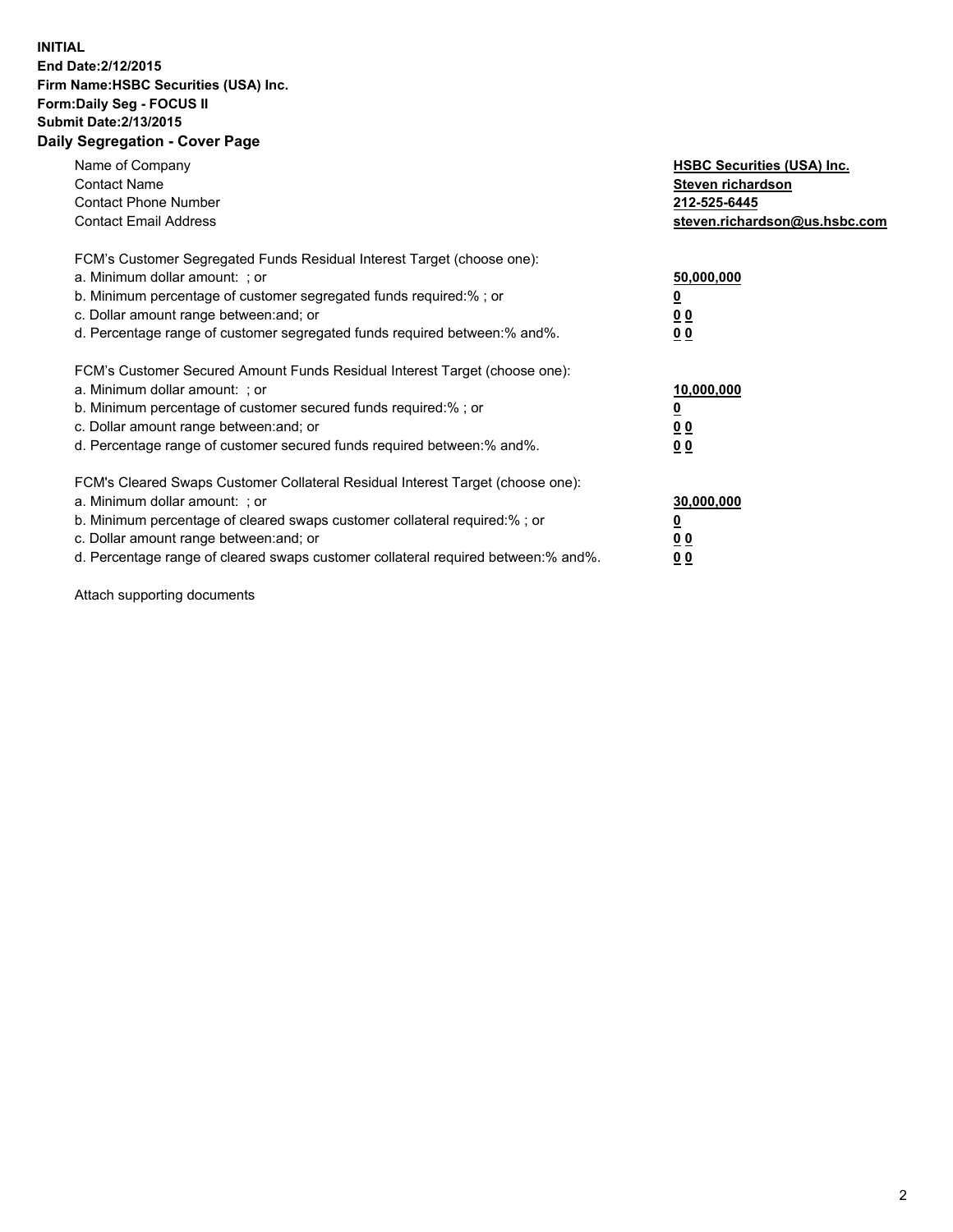**INITIAL End Date:2/12/2015 Firm Name:HSBC Securities (USA) Inc. Form:Daily Seg - FOCUS II Submit Date:2/13/2015 Daily Segregation - Secured Amounts**

Foreign Futures and Foreign Options Secured Amounts Amount required to be set aside pursuant to law, rule or regulation of a foreign government or a rule of a self-regulatory organization authorized thereunder **0** [7305] 1. Net ledger balance - Foreign Futures and Foreign Option Trading - All Customers A. Cash **73,374,624** [7315] B. Securities (at market) **33,739,228** [7317] 2. Net unrealized profit (loss) in open futures contracts traded on a foreign board of trade **50,853,424** [7325] 3. Exchange traded options a. Market value of open option contracts purchased on a foreign board of trade **0** [7335] b. Market value of open contracts granted (sold) on a foreign board of trade **0** [7337] 4. Net equity (deficit) (add lines 1. 2. and 3.) **157,967,276** [7345] 5. Account liquidating to a deficit and account with a debit balances - gross amount **558,790** [7351] Less: amount offset by customer owned securities **-555,570** [7352] **3,220** [7354] 6. Amount required to be set aside as the secured amount - Net Liquidating Equity Method (add lines 4 and 5) **157,970,496** [7355] 7. Greater of amount required to be set aside pursuant to foreign jurisdiction (above) or line 6. **157,970,496** [7360] FUNDS DEPOSITED IN SEPARATE REGULATION 30.7 ACCOUNTS 1. Cash in banks A. Banks located in the United States **46,047,915** [7500] B. Other banks qualified under Regulation 30.7 **0** [7520] **46,047,915** [7530] 2. Securities A. In safekeeping with banks located in the United States **78,739,228** [7540] B. In safekeeping with other banks qualified under Regulation 30.7 **0** [7560] **78,739,228** [7570] 3. Equities with registered futures commission merchants A. Cash **0** [7580] B. Securities **0** [7590] C. Unrealized gain (loss) on open futures contracts **0** [7600] D. Value of long option contracts **0** [7610] E. Value of short option contracts **0** [7615] **0** [7620] 4. Amounts held by clearing organizations of foreign boards of trade A. Cash **0** [7640] B. Securities **0** [7650] C. Amount due to (from) clearing organization - daily variation **0** [7660] D. Value of long option contracts **0** [7670] E. Value of short option contracts **0** [7675] **0** [7680] 5. Amounts held by members of foreign boards of trade A. Cash **27,745,130** [7700] B. Securities **0** [7710] C. Unrealized gain (loss) on open futures contracts **50,853,424** [7720] D. Value of long option contracts **0** [7730] E. Value of short option contracts **0** [7735] **78,598,554** [7740] 6. Amounts with other depositories designated by a foreign board of trade **0** [7760] 7. Segregated funds on hand **0** [7765] 8. Total funds in separate section 30.7 accounts **203,385,697** [7770] 9. Excess (deficiency) Set Aside for Secured Amount (subtract line 7 Secured Statement Page 1 from Line 8) **45,415,201** [7380] 10. Management Target Amount for Excess funds in separate section 30.7 accounts **31,511,545** [7780] 11. Excess (deficiency) funds in separate 30.7 accounts over (under) Management Target **13,903,656** [7785]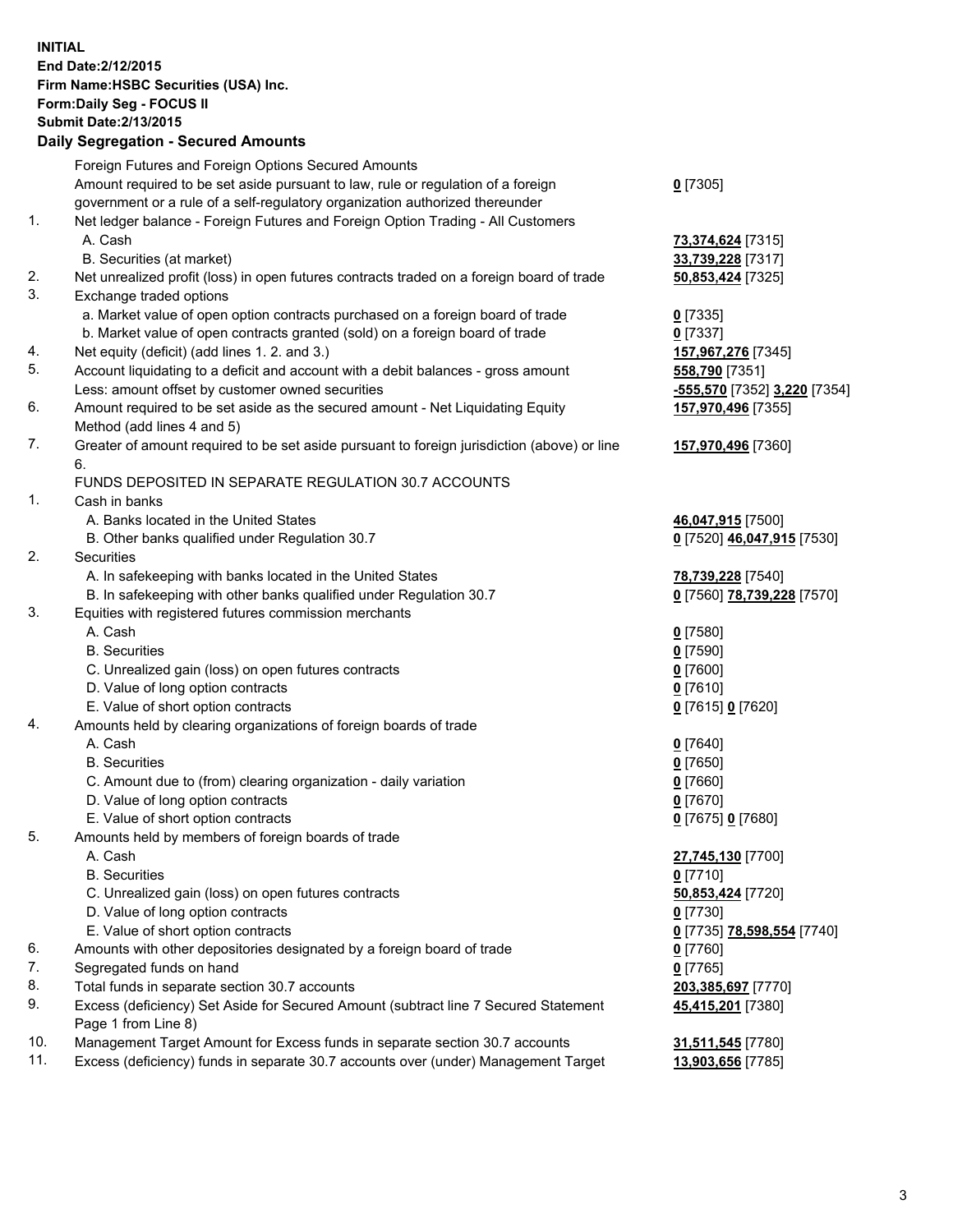|     | <b>INITIAL</b>                                                                       |                                 |
|-----|--------------------------------------------------------------------------------------|---------------------------------|
|     | End Date: 2/12/2015                                                                  |                                 |
|     | Firm Name: HSBC Securities (USA) Inc.                                                |                                 |
|     | Form: Daily Seg - FOCUS II                                                           |                                 |
|     | <b>Submit Date: 2/13/2015</b>                                                        |                                 |
|     | Daily Segregation - Segregation Statement                                            |                                 |
|     |                                                                                      |                                 |
|     | SEGREGATION REQUIREMENTS(Section 4d(2) of the CEAct)                                 |                                 |
| 1.  | Net ledger balance                                                                   |                                 |
|     | A. Cash                                                                              | 112,390,903 [7010]              |
|     | B. Securities (at market)                                                            | 619,564,531 [7020]              |
| 2.  | Net unrealized profit (loss) in open futures contracts traded on a contract market   | 392,374,722 [7030]              |
| 3.  | Exchange traded options                                                              |                                 |
|     | A. Add market value of open option contracts purchased on a contract market          | 116,590,221 [7032]              |
|     | B. Deduct market value of open option contracts granted (sold) on a contract market  | $-10,003,591$ [7033]            |
| 4.  | Net equity (deficit) (add lines 1, 2 and 3)                                          | 1,230,916,786 [7040]            |
| 5.  | Accounts liquidating to a deficit and accounts with                                  |                                 |
|     | debit balances - gross amount                                                        | 1,014,949 [7045]                |
| 6.  | Less: amount offset by customer securities                                           | -1,014,887 [7047] 62 [7050]     |
|     | Amount required to be segregated (add lines 4 and 5)<br>FUNDS IN SEGREGATED ACCOUNTS | 1,230,916,848 [7060]            |
| 7.  |                                                                                      |                                 |
|     | Deposited in segregated funds bank accounts<br>A. Cash                               |                                 |
|     | B. Securities representing investments of customers' funds (at market)               | 18,173,227 [7070]<br>$0$ [7080] |
|     | C. Securities held for particular customers or option customers in lieu of cash (at  |                                 |
|     | market)                                                                              | 60,274,523 [7090]               |
| 8.  | Margins on deposit with derivatives clearing organizations of contract markets       |                                 |
|     | A. Cash                                                                              | 241,674,361 [7100]              |
|     | B. Securities representing investments of customers' funds (at market)               | 283,217,505 [7110]              |
|     | C. Securities held for particular customers or option customers in lieu of cash (at  | 559,290,008 [7120]              |
|     | market)                                                                              |                                 |
| 9.  | Net settlement from (to) derivatives clearing organizations of contract markets      | 39,395,762 [7130]               |
| 10. | Exchange traded options                                                              |                                 |
|     | A. Value of open long option contracts                                               | 116,590,221 [7132]              |
|     | B. Value of open short option contracts                                              | $-10,003,591$ [7133]            |
| 11. | Net equities with other FCMs                                                         |                                 |
|     | A. Net liquidating equity                                                            | 30,903,479 [7140]               |
|     | B. Securities representing investments of customers' funds (at market)               | $0$ [7160]                      |
|     | C. Securities held for particular customers or option customers in lieu of cash (at  | $0$ [7170]                      |
|     | market)                                                                              |                                 |
| 12. | Segregated funds on hand                                                             | $0$ [7150]                      |
| 13. | Total amount in segregation (add lines 7 through 12)                                 | 1,339,515,495 [7180]            |
| 14. | Excess (deficiency) funds in segregation (subtract line 6 from line 13)              | 108,598,647 [7190]              |
| 15. | Management Target Amount for Excess funds in segregation                             | 50,000,000 [7194]               |
| 16. | Excess (deficiency) funds in segregation over (under) Management Target Amount       | 58,598,647 [7198]               |

Excess